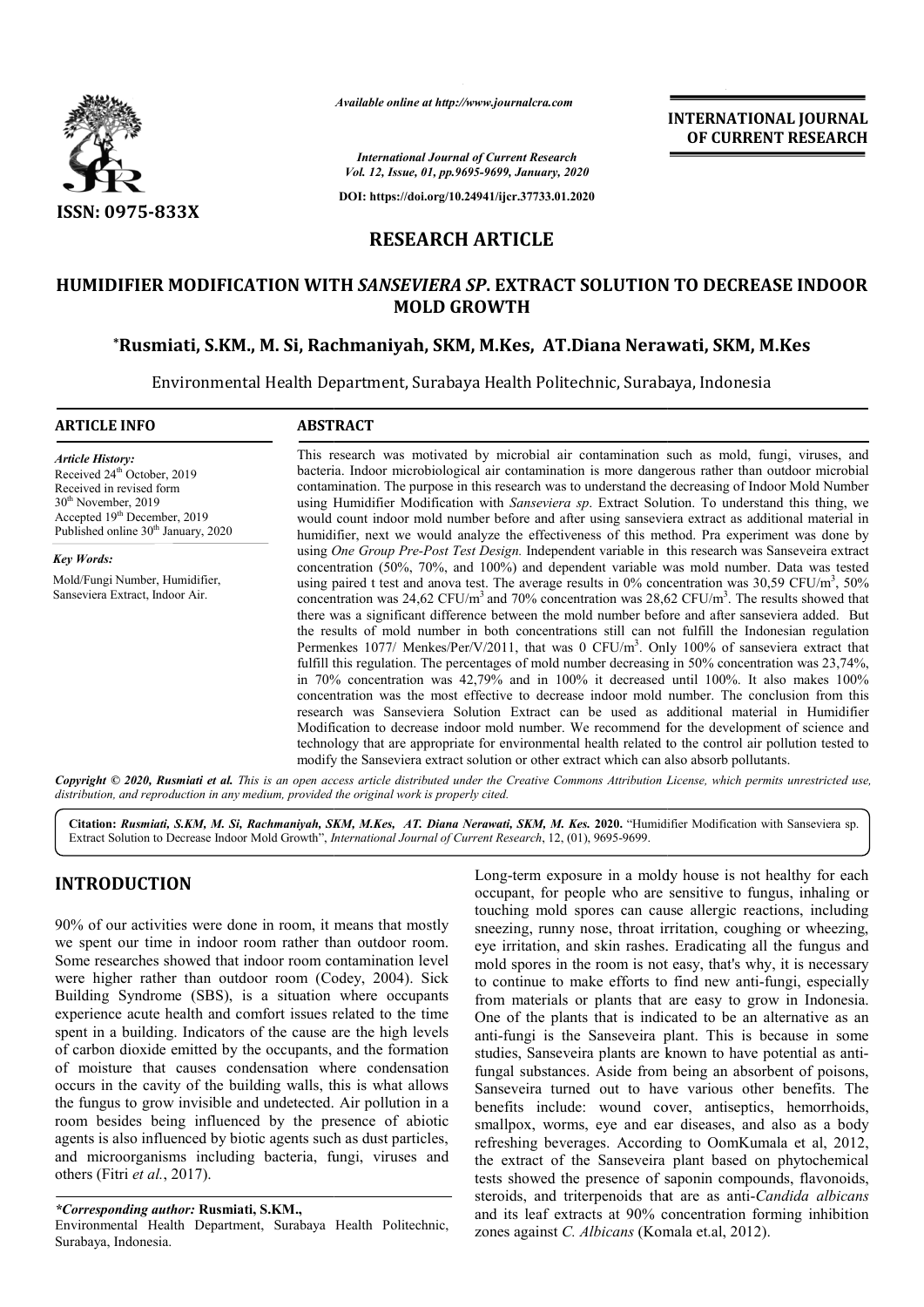The antibacterial substances in Sanseveira extract include flavonoids, saponins, and tannins. The content of chemical compounds that have an effect as an anti-fungal is flavonoids group. Flavonoids have several benefits in addition to being an antibacterial agent,it also can be used as an anti-fungal and antiviral agent (Cushnie, 2005). Mold on the walls is one of the problems in the house that is very disturbing aesthetics. Even though home cleaning products have been used to remove stubborn fungus, it is not yet effective in removing mold. According to Glitzmedia.Co in a humid room, a humidifier can be an alternative to reduce the humidity level of the room because this can be a step to prevent the emergence of mold. In this research, the methanol extract of Sanseveirawas used as an anti-fungal, because it was an abundant plant and is often used as an ornamental plant by the community. The content of Flavonoids on this plant can be used as an antibacterial agent, anti-fungal and antiviral agent.These are an efforts to deal with indoor air pollution caused by fungus. Moreover, air pollution inside the room has a greater hazard than outdoors. By reducing the Number of Mold in the room we also keep it to stay remain below the applicable standards and not harmful to human health.

Based on the description above, it is necessary to do research on reducing the number of mold in the room using the Sanseveira extract placed on the humidifier. Humidifier is a device that serves to keep the humidity in the room. When the air is too dry, this tool will increase the level of humidity. This humidifier needs to be filled with water so that the device can spray water vapor into the entire room. The purpose of this study is to analyze the reduction in the number of molds in the room using the extract of the Sanseveira as a modificationto the humidifier. The fundamental targeted in this study is to modified humidifier by adding Sanseveira extract to the humidifier solution to reduce the number of fungal in air. Several studies have been carried out related to the use of Sanseveira extracts (Komala, 2012), Effectivenesstest of the ethanol extract of the Sanseveira leaves to Modified Candida albicans. Phytochemical tests showed that Sanseveira leaf extracts contain saponins, flavonoids, steroids, and triterpenoids, which can inhibit C. Albicans. At 90% concentration it forms the most extensive inhibition zone. The higher the concentration of the extract, the greater the inhibitory activity. From the research it was obtained that the ratio and absorption of sanseviera was 30 grams while the best time during the absorption process was 24 hours for 1 week. Research by Sannidya (2017) about the design of water purifiers with the concept of Eco friendly and the addition of the features of Self Watering is a tool that can clean the air in the room. Although not up to 100%, but the tool is proven to be able to absorb pollutants in the room naturally. This product is an eco-friendly water purifier that uses Sanseveira plants and other plants as the main filter in absorbing air pollutants in the room.

### **MATERIALS AND METHODS**

This research used *One Group Pretest Post-test Design*, to observed a condition before treatment and also transformation that occur after a treatment (Notoatmodjo, 2012:57).

The differences between before and after treatment would be assume as an effect of treatment.

Test I Treatment Test II O1 ---------------------------- X ------------------------------- O2 **Location and time:** Research was done in Health Laboratorium in Surabaya City, research was done during January to December 2019 based on schedule attached.

**Object and Samples:** Object in this research was the number of mold that is taken from indoor room. Samples that were used in this research was moldy wall. There were 3 variations and 9 replications, therefore we used 27 samples in every 1 group before and after treatment.

### **RESEARCH VARIABLES**

- Dependent variable was the number of mold from indoor room samples.
- Independent variables were water vapor produced by Humidifier using Sanseveira solution at 50%, 70%, and 100% concentration.

## **RESEARCH MATERIALS**

Materials in this research were Sanseveira extract, plate count agar, saboraud dextrose agar, SIM (sulfur, indol, motility) agar, nutrient broth, sugar (glucose, lactose, sucrose, maltose, mannitol) simon citrate, triple sugar iron agar, gentian violet, lugol, alcohol 70%, aquades, and lactophenol cotton blue.

#### **RESULTS AND DISCUSSION**

**The Results of Mold Number from Indoor Room Before and After Using Humidifier Modification by Adding Sanseveira Extract Solution:** Mold measurement in indoor room before and after using humidifier modified by Sanseveira extract variations range 50%, 70%, and 100% for 4 hours give results as below:

**The Results of Mold Number from Indoor Room Before and After Using Humidifier Modification by Adding 50% of Sanseveira Extract Solution:** The results of indoor room mold number before treatment by sanseveira solution using humidifier was 18 CFU/ $m<sup>3</sup>$  and its maximum level was 35  $CFU/m<sup>3</sup>$ , the average results of indoor room mold number was 30,59 CFU/m3 . After treatment by 50% sanseveira solution using humidifier, the minimal indoor room mold number was 16 CFU/m<sup>3</sup>with its maximum level was 28 CFU/m<sup>3</sup> and its average level was  $24,62$ CFU/m<sup>3</sup>. Both of the results (before and after treatment using 50% of Sanseveira solution) still exceeded the threshold regulation that is  $0CFU/m<sup>3</sup>$  based on Permenkes 1077/MENKES/PER/V/2011. The averages differences of indoor room mold number using 0% and 50% of Sanseveira extract can be seen in graphic below.

**The Results of Mold Number from Indoor Room Before and After Using Humidifier Modification by Adding 70% of Sanseveira Extract Solution:** The results of indoor room mold number before using Humidifier Modification that is added by 70% of Sanseveira solution was 18  $CFU/m<sup>3</sup>(minimum value)$  and its maximum value was 32  $CFU/m<sup>3</sup>$ . The minimum value of mold number after treatment using 70% of Sanseveira extract was 8 CFU/m<sup>3</sup> and its maximum value was  $17 \text{ CFU/m}^3$ . Both of the results (before and after treatment using 70% of Sanseveira solution) still exceeded the threshold regulation that is  $0CFU/m<sup>3</sup>$  based on Permenkes 1077/MENKES/PER/V/2011.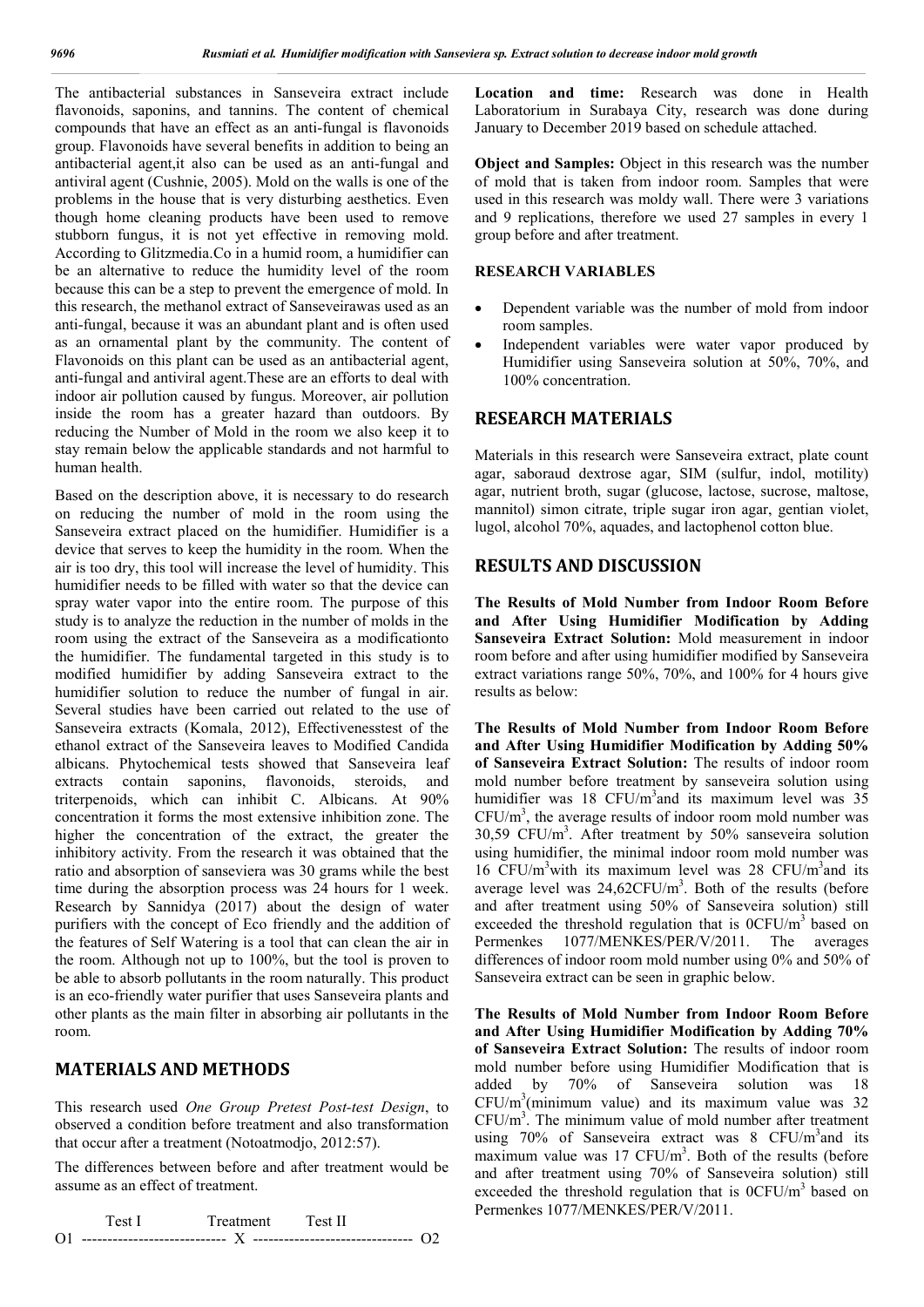

**Graphic 1. The Difference of Mold Number before and after treatment by 50% Sanseveira extract.**



**Graphic 2. The Difference of Mold Number before and after treatment by 50% Sanseveira extract**



**Graphic 3. The Difference of Indoor Room Mold Number Before And After 50% of Sanseveira Extract Solution Added**



**Graphic 3. Indoor Room Mold Number Degradation after Treatment by Adding Various Sanseveira Extract to Humidifier**

The averages differences of indoor room mold number using 0% and 70% of Sanseveira extract can be seen in graphic below.

#### **The Results of Mold Number from Indoor**

**or Room Before and After Using Humidifier Modification by Adding 70% of Sanseveira Extract Solution:** The results of indoor room mold number before using Humidifier Modification that is added by 100% of Sanseveira solution was 10 CFU/ $m<sup>3</sup>$ (minimum value) and its maximum value was 22  $CFU/m<sup>3</sup>$ . while the minimum value of mold number after treatment was  $0 \text{ CFU/m}^3$  (minimum and maximum value give the same results. The results after room treatment using 100% of Sanseveira extract which added to humidifier showed that it fulfill the regulation permenkes 1077/MENKES/PER/V/2011.

**The Analysis of Indoor Room Mold Number Degradation Using Humidifier Modification That Is Adding by Sanseveira Solution:** Based on graphic above, the highest deviation between indoor room mold number pre (before) and post (after) using 50% of Sanseveira solution was 17  $CFU/m<sup>3</sup>$ or 48.57% in third replication. While lowest deviation was 2 CFU/m3 or 11,11% in seventh replication. The average deviation before and after treatment using 50% of Sanseveira extract as solutions to added to the humidifier was 6,67%  $CFU/m<sup>3</sup>$ . The graphic also showed that the degradation of mold number occur in first and second replication, the increment occur in second and third replication, and then it decrease again in fifth to eighth replication, at ninth replication the mold number level increase again. The highest degradation of mold number was happened in third replication that is 48,57%, while lowest degradation occur in seventh replication that is 11,11%. The unstable degradation of mold number occur due to the difference reaction of Sanseveira extract activity that was added to the humidifier. Paired t test results showed there was a significant value of indoor room mold number with  $p=0.015$  $\alpha$  (0,05). These mean that adding 50% Sanseveira solution to humidifier can decrease mold number in the air significantly.

**The Degradation of Mold Number of Indoor Room Using 50%, 70%, and 100% of Sanseveira Extract as Humidifier Modification Solution:** Research results showed that Sanseveira extract can decrease indoor room mold number due to its saponin, steroid, and triterpenoid which can inhibit fungal growth, the higher the Sanseveira concentration, the more degradation of mold number in room air. These result match with Komala (2012) research saying that the higher concentration of Sanseveira extract the more it can inhibit Candida albicans growth.

**Effectiveness Analysis of Various Sanseveira Extract Concentration and The Mold Number Degradation:** Some statistic test were used to understand various Sanseveira concentration Effectiveness to decrease indoor room mold number. First test was normality test to understand data distribution from this research. There were 54 samples used in this research. Normality test using one way anova test showed  $p = 0.002  $\alpha$  (0.05). These mean that various Sanseveira$ concentration (50%, 70%, and 100% has the same potential and Effectiveness to decrease indoor room mold number. There was a significant difference in 50% concentration. It is mean this concentration was the most optimum and effective concentration to decrease mold number in air room.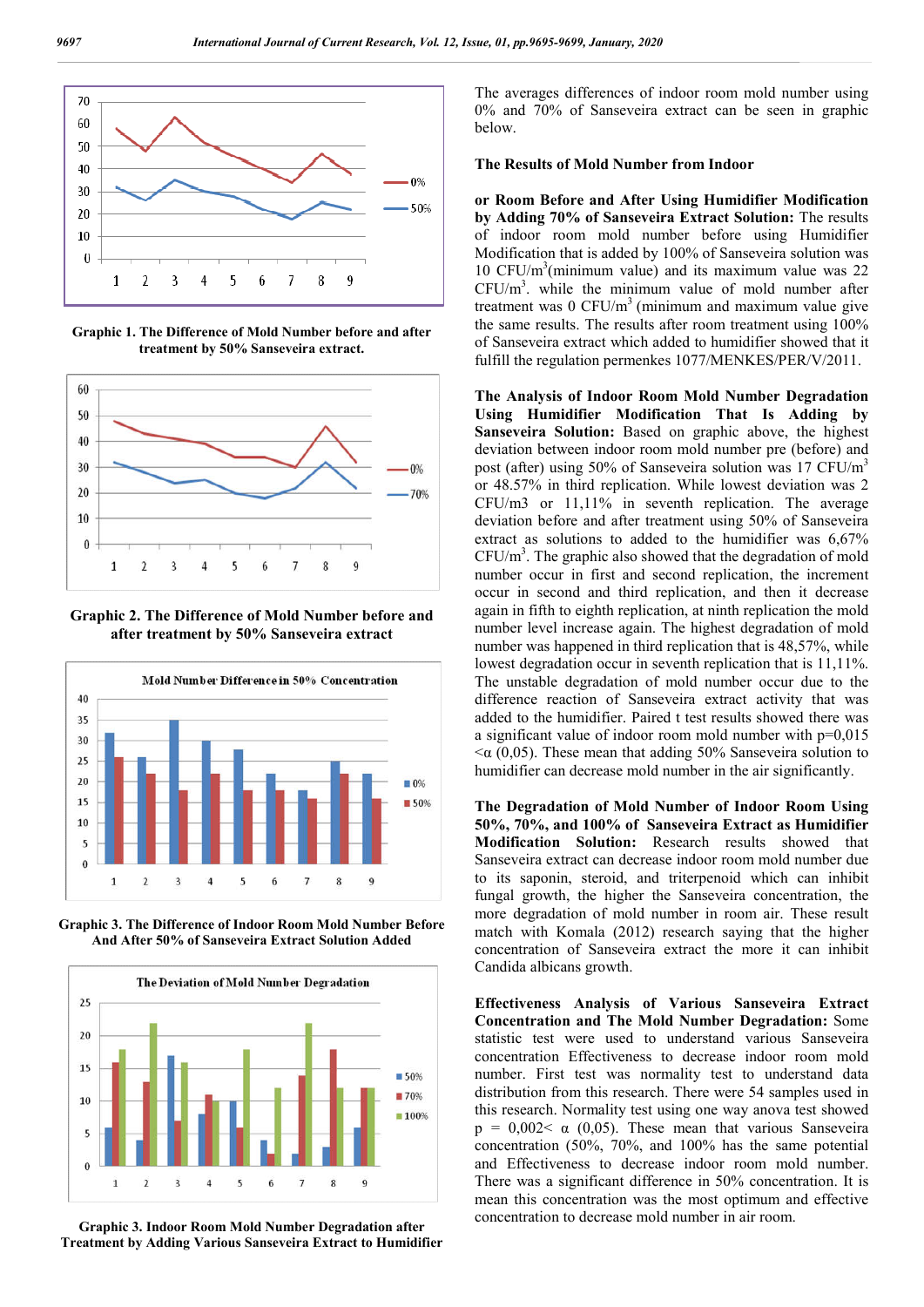#### **Conclusion**

- There was a significant different of indoor room mold number before and after treatment using humidifier modification by adding Sanseveira extract solution, it is as results from Post Hoc Test.
- Indoor mold number occur after adding Sanseveira extract solution to humidifier. The degradation devitiation in 50% of Sanseveira concentration was  $12,22 \text{ CFU/m}^3$ , in 70% concentration was 18,77 CFU/m<sup>3</sup> and in 100% concentration was  $26,88$  CFU/m<sup>3</sup>.
- The most effective concentration to decrease mold number in indoor room was 100%, it also match with the result of anova test.

### **Recommendation**

further research is needed regarding the use of active ingredients and different concentrations in making room air healthy

# **REFERENCES**

- Afifah T, 2009. Air Pollution. Bandung: Institusi Teknologi Bandung
- Apsari, 2017. Air Purifier Design with Eco-friendly Concept and Self Watering Fitur*.* Undergraduate thesis, Institut Teknologi Sepuluh Nopember
- Arifah Rahayu ,Rapiah, Nur Rochman, Pertumbuhan Setek *Sanseveira cylindrica 'Skyline'*Cuttings Growth in Various Plants Size, Material, and Growing Media Composition, Jurnal Agronida ISSN 2442-2541 Volume 2 Number 1, April 2016
- Asnawi R. 2015. Climate Change and Food Sovereignity in Indonesia. Production Review and Poverty. *Sosio Informa*   $1(3): 293 - 309$
- Bornehag C.G., Blomquist G., Gyntelberg F., Jarvholm B., Malmberg P., Nordvall L., Nielsen A., Pershagen A., Pershagen G., Sundell J. (2001). *Dampness in Building and Health.* Indoor Air Journal 2001; 11; 72-86. Denmark.
- Brooks, G.F., Butel, J.S., Morse, S.A. 2005. Medical Microbiology. Terjemahan tim FKUI. Salemba Medika Utama. Jakarta
- Corie Indria Prasasti, J. Mukono., Sudarmaji, Air Quality Effect in Air Conditioner ed Room to Health Problem, Environmental Health Journal Vol.1, no.2, January 2005 ; 11: 162
- Distan,Riau."Aesthetic Plant, Sanseveira."(Accessedfrom http://distan.riau.go.id/index.php/component/content/article /52-tanaman-hias/193- lidah mertua tanggal 3th April 2012 at 16.50 WIB)
- Elsberry, RB. 2007 *Indoor Air Pollution Can Sicken Office Workers*. Electrical Apparatus. August.18:34-44.
- Febria Whika Dewatisari, Leni Rumiyanti , dan Ismi Rakhmawati, *Rendemen and Phytochemical Screening using Leaf extract of Sanseveira Sp*, Jurnal Penelitian Pertanian Terapan Vol. 17 (3): 197-202 ISSN 1410-5020
- Gandjar, I. 2006. Basic and Applied Micology. Jakarta: Yayasan Obor Indonesia.
- Handayani, DN. 2016. Fungal Contamination in Microbiology Laboratorium Borneo Lestari Banjarsari Health Analysis Academy. Juni 2016. Tidak diterbitkan (Karya Tulis Ilmiah) Akademi Analis Kesehatan Borneo Lestari.
- Irianto, A. 2002. Environmental Microbiology. First Edition. Pusat Penerbitan Universitas Terbuka: Jakarta. Page 72.
- Izzah, N. 2015. Air Quality in Waiting Room and Non-Medical Treatment of Ciputat Community Health Center in South Tangerang Using Fungal Parameter. Sains and Technology Faculty Universitas Islam Negeri SyarifHidayatullah: Jakarta. Page 15.
- Kanimochi,M, 2011, *Investigating the physical characteristic of Sansevieria trifasciata fibre*, International Journal of Scientific and Research Publication, Vol.1, Isuue 1, Desember 2011, ISSN 2250-3153
- Komala, Oom., Bina L.S., Nina S. 2012. Effectivity Test of Sanseveira Ethanol Extraxt to Candida Albicans*.* Fitofarmaka, Vol. 2, No.2, Desember 2012 : 146-152
- Kompas.com with title "The Bacground of DKI Jakarta Goverment using Sanseveira as Pollution Solution", https://megapolitan.kompas.com/read/2019/07/2 4/07444551/di-balik-keputusan-pemprov-dki-pakai-lidahmertua-sebagai-solusi-polusi?page=all. Writer: Nursita Sari, Editor : Jessi Carina)
- Laila Fitria, dkk., 2008. X University Library Biological, Physiscal, and Chemical Air Quality*,* inside Makara Kesehatan Vol. 12, No.2, Desember 2008, Page77-83.
- Lingga, P. 2005. Farming Without Soil, Hidroponic (Hidroponik Bercocok Tanam Tanpa Tanah). Penebar Swadaya. Jakarta. 80 Hal.
- Lombogia Brily, Fona Budiarso, Widi Boddi, 2016, Inhibit Test of Sanseveira Extract to The Growth of E.coli and Streptococcus sp (Uji daya hambat ekstrak daun lidah mertua (*Sansevieriae trifasciata folium)* terhadap pertumbuhan bakteri *Escherichia coli* dan Streptococcus sp), Jurnal e-Biomedik (eBm), Volume 4, Number 1, January-June 2016
- Mahardika, R. A. D. 2014. Sanseveira Antioxidant Extraction Using Microwave Assisted Extraction and Pulsed Elevtric Field (Ekstraksi Antioksidan dari Lidah Mertua (Sansevieria trifasciata Prain) Menggunakan Metode Microwave Assisted Extraction dan Pulsed Electric Field). Skripsi. Fakultas Teknologi Pertanian. Universitas Brawijaya. Malang
- Maier, R. M., Pepper, I.L & Gerba, C. P. 2005. *Environmental Microbiology a Laboratory Manual*. Edisi Kedua. Elsevier Academic Press: USA. Pages 67-68.
- Muhammadah, S. A., U. Nurullita, Mifbakhuddin. 2011. The Effect of Sanseveira Plant Age and Density to the Air Carbon Monocside Level (Pengaruh Umur dan Kerapatan Tanaman Lidah Mertua (Sansevieria) Terhadap Kadar Karbonmonoksida (CO) di Udara). Skripsi. Fakultas Kesehatan Masyarakat. Universitas Muhammadiyah. Semarang.
- Nababan K M, 2014,. Pulp Making from Sanseveira Using SOda Method (Pembuatan Pulp dari Bahan Baku Serat Lidah Mertua (*Sansevieria)* dengan Menggunakan Metode Soda), Politeknik Negeri Sriwijaya, hal. 4 – 9.
- *National Health and Medical Research Council (NHMRC). 2009. Guideline for the Non-Surgical Management of Hip and Knee Osteoarthritis. Asutralia : The Royal Australian College of General Practitioners. Australia : Royal Australian College of General Practitioners*. Page: 23-55.
- Notoatmodjo,S. 2012. Health Research Methodology (Metodologi Penelitian Kesehatan). Jakarta: Rineka Cipta.
- Oktora Bunga. The Relation of Physical Air Quality with Sick Building Syndrome (*Hubungan Kualitas Fisik udara dengan sick building syndrome)*. Skripsi. Depok : Fakultas Kesehatan Masyarakat Universitas Indonesia , 2008.
- Pollard, S.J.T.,Edwards, R.A., Fleet, G.H., Wootton, M. 2006. *Bioaerosol releases from compost facilities: evaluating*